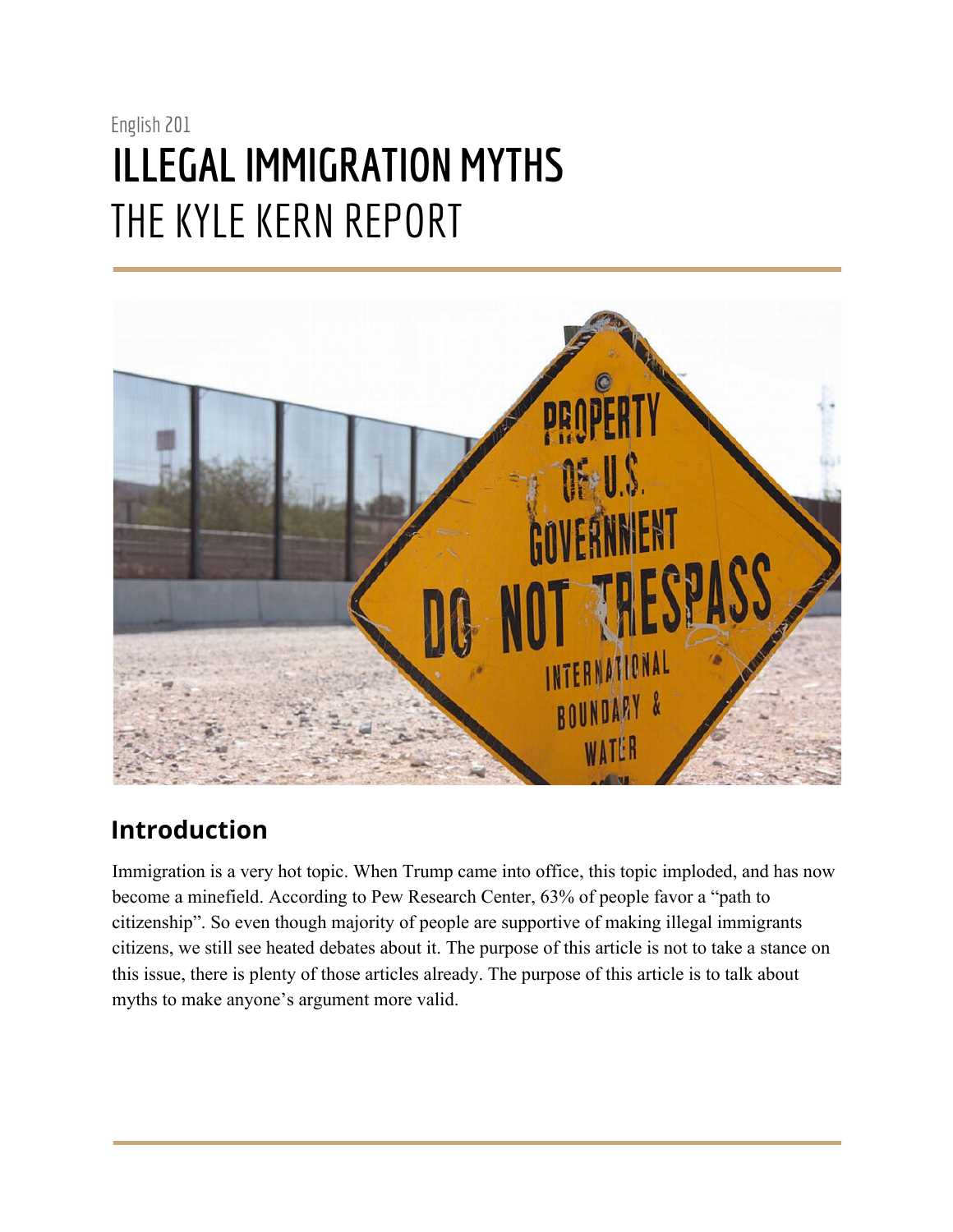Myth# 1: Immigrants don't pay taxes. So, this myth has layers to it because it is hard to tell exactly how much taxes are paid, however, according to Vox illegal immigrants paid 20 billion dollars in income tax in 2015. Whether or not this number is exactly correct, the myth is definitely disproved. Illegal immigrants absolutely contribute to the tax system. It is worth noting however, that Illegal immigrants may cost us even more. Finding these stats are hard but using some basic math skills we can make a rough estimate. According to the Center for Immigration Studies, 63% of illegal immigrant households (meaning households that are lead by a non-citizen) receive welfare benefits. The average welfare benefits are around \$9000 a year(according to Forbes). 63% of all illegal immigrants is around 7.1 million. Take that number, multiply it by \$9000 a year, you have around 65 billion a year in benefits given to illegal immigrants. Again, this is all a rough estimate but it is safe to say that illegal immigrants pay a lot in taxes, and receive a lot in benefits.

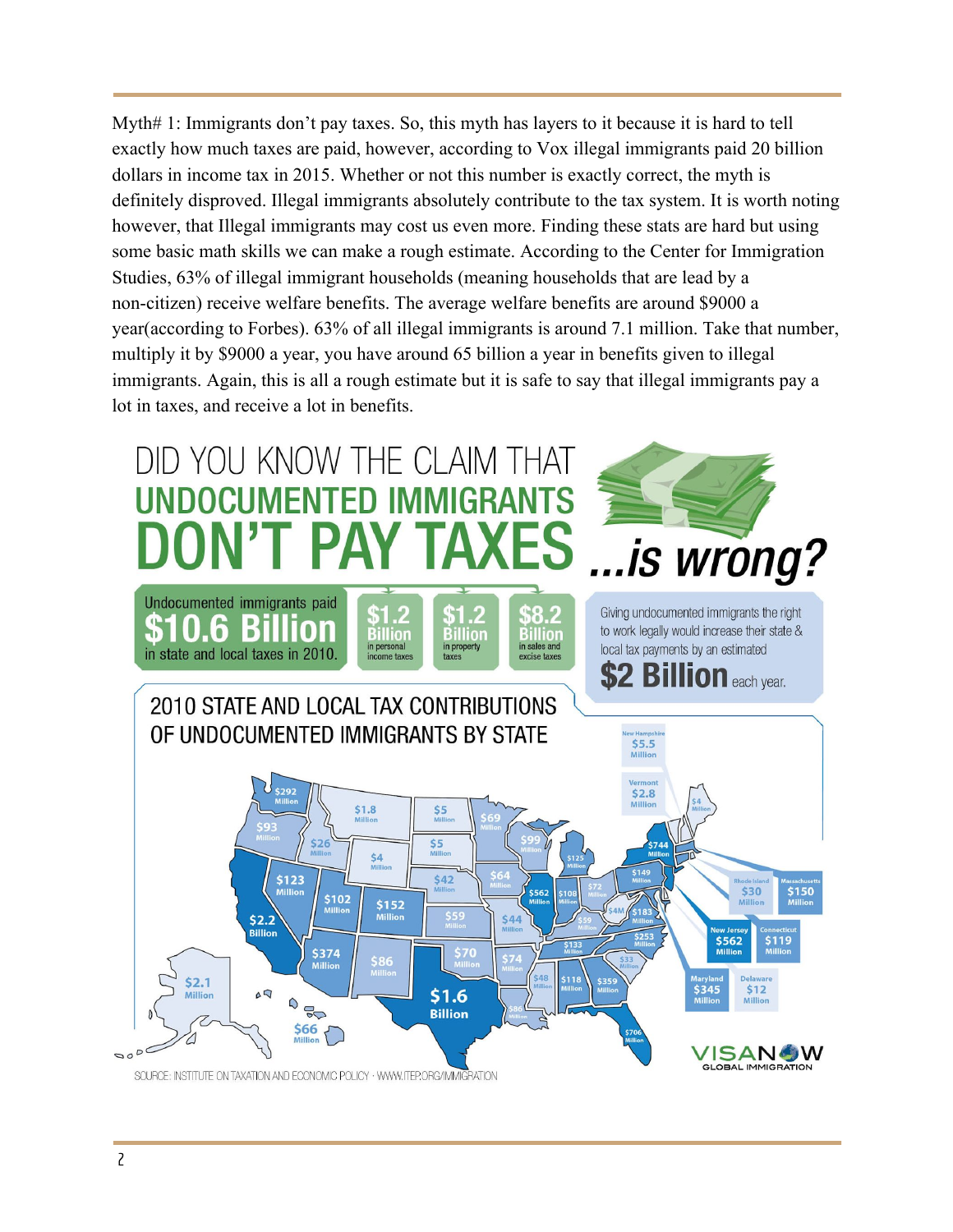Myth #2: All illegal immigrants got here by crossing the border. Well, this is highly wrong too. Here is a fact from the center for migration studies. **"Arriving by air and overstaying temporary visas has been the primary way of entering the US undocumented population over the entire seven-year period covered by this report."** The reason this myth is detrimental to society is because it saves us billions. People are constantly preaching that we have to spend more money on border patrol, and we have to spend billions on a wall. Yet border patrol and a wall do nothing to deal with overstayed visas. Our budget is tight as it is, and we can't let uninformed individuals continue to perpetuate an inaccurate fact that could further stress that budget.

# **Share of Those Here Illegally Who Overstayed Visas on the Rise**

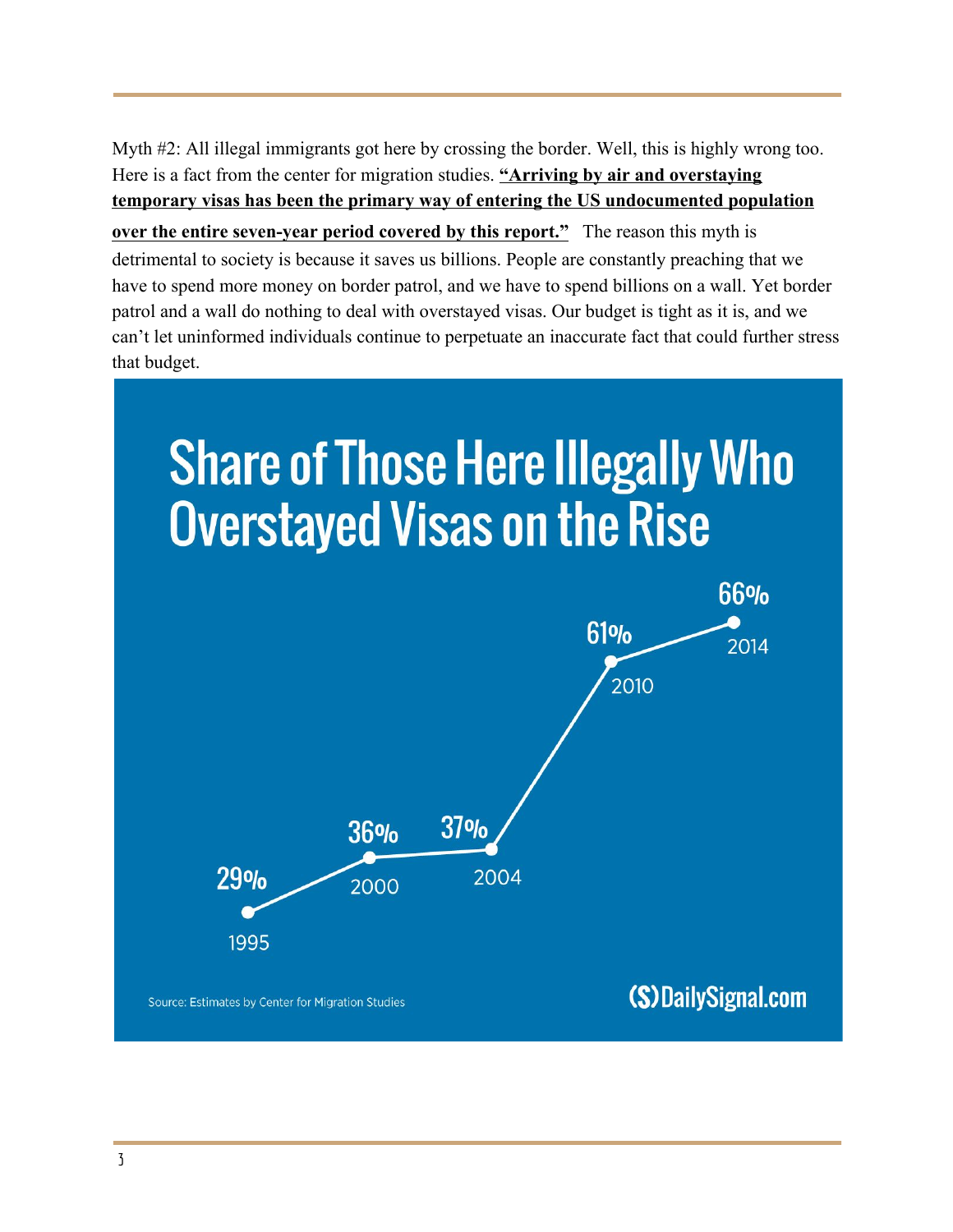Myth #3: Illegal Immigrants are stealing the jobs. According to *pewhispanic.org*, 4.8% of the labor force is made up of undocumented immigrants. Not to menton, this 4.8 is more filling a gap than they are stealing. How? The U.S Birthrate in Women is at 1.8 right now, opposed to the 3.65 in 1960. This means, that in the future our workforce will actually be smaller than it is right now. This will create a noticeable gap, immigrants fill that gap. In Canada, they experienced labor constraint. They fixed this by making immigration easier. In fact, Toronto is 46% immigrant. This is to assist with labor constraints. The U.S would need to do this in the future if the birth rate remains the same as it is now.



#### U.S. fertility hit all-time low in 2016 ... and 2006 ... and 1976

Note: Completed fertility data available since 1976 only. Where necessary, TFR and completed fertility values are interpolated. All values based upon live births.

Source: Data for GFR obtained from National Center for Health Statistics and Heuser (1976); for completed fertility, U.S. Census Bureau, Current Population Survey; for TFR, National Center for Health Statistics.

#### PEW RESEARCH CENTER

Myth #4: Illegal immigrants are invading. Here is a colorful quote from our president himself, "Last month, more than 76,000 illegal migrants arrived at our border. We're on track for a million illegal aliens to rush our borders. People hate the word 'invasion' but that's what it is. It's an invasion of drugs and criminals and people. You have no idea who they are." -Donald Trump. According to the Pew Research Center, in 2016 there were 10.7 million unauthorized immigrants in the U.S. That number, which seems big by itself, is only 3.3% of the United States population. So according to Trump, a 3.3% of our population are invaders. Also, the statement that we have no idea who these people are, is inaccurate. Trump is correct when saying that we received a spike of illegals who arrived at the border and then were apprehended. What he doesn't mention, is that according to US today, 53,000 of these people were parents and children. Not gun slinging, drug dealing, invaders. Families, desperate families seeking a better life. So we do know who most of these immigrants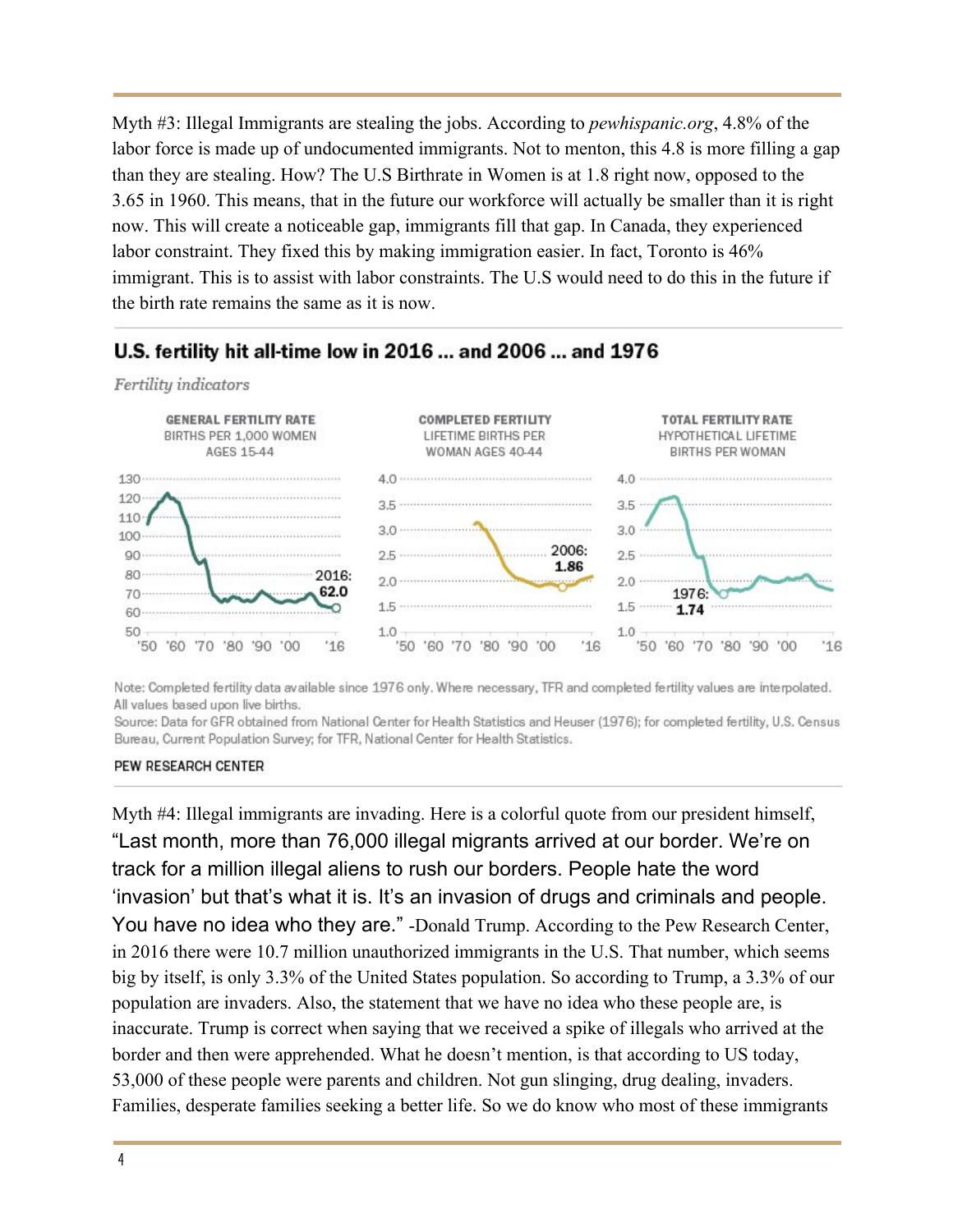

Disclaimer: This image is take from the Washington Post.

#### **SOURCES**

<https://cmsny.org/warren-overstays-undocumented-decline/>

[https://www.people-press.org/2018/06/28/shifting-public-views-on-legal-immigration-into-t](https://www.people-press.org/2018/06/28/shifting-public-views-on-legal-immigration-into-the-u-s/) [he-u-s/](https://www.people-press.org/2018/06/28/shifting-public-views-on-legal-immigration-into-the-u-s/)

are.